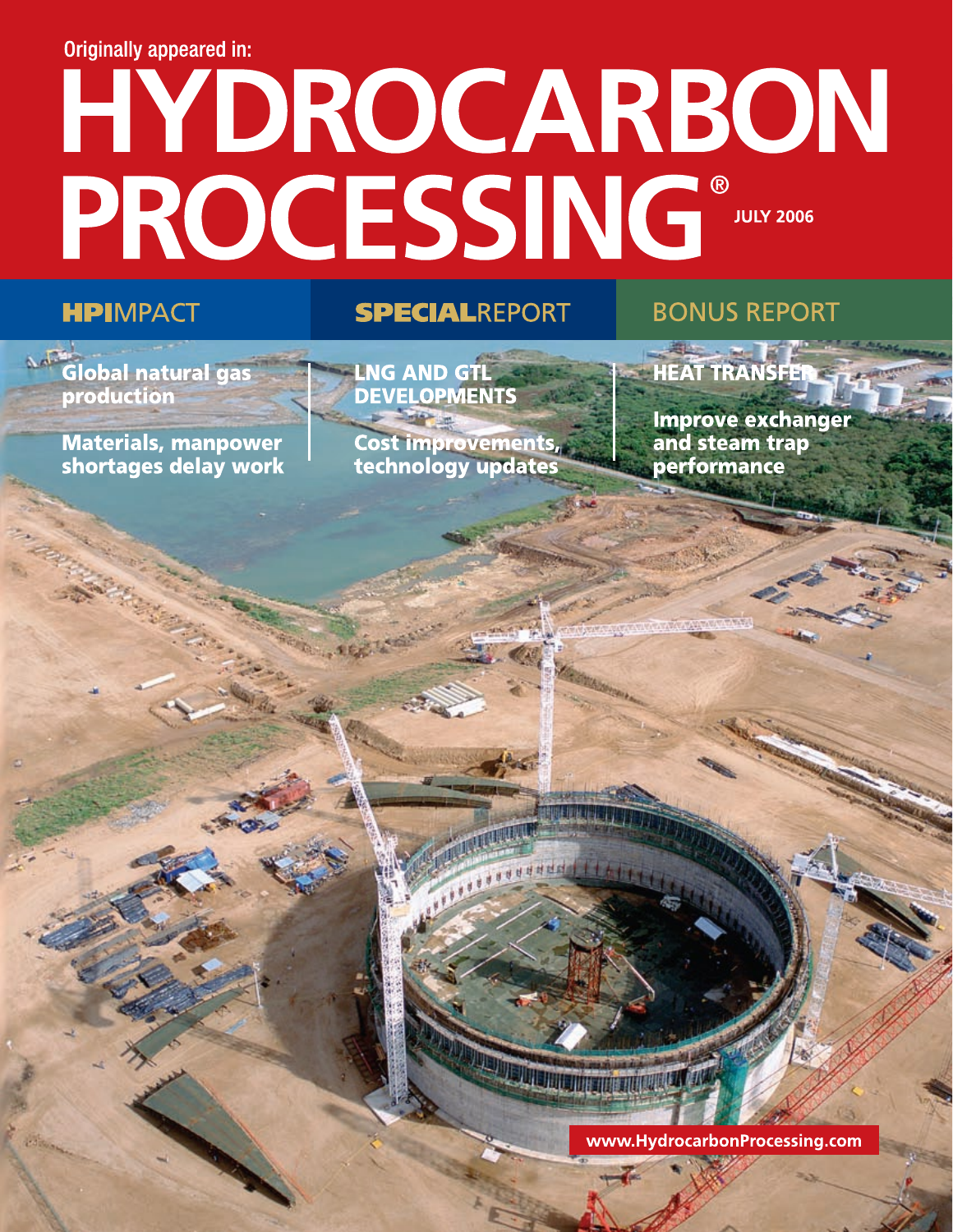## Originally appeared in: HYDROCARBON PROCESSING

July 2006 issue, pgs 89–94 Used with permission. <www.HydrocarbonProcessing.com>

Article copyright © 2006 by Gulf Publishing Company. All rights reserved. Not to be distributed in electronic or printed form, or posted on a Website, without express written permission of copyright holder.

## HEAT TRANSFER BONUSREPORT

# Optimize air-cooled heat exchanger performance

## Use these guidelines to troubleshoot and correct cooling problems

Nick Agius, Motion Canada, 5736 - 59 Street, Edmonton, Alberta

If air-cooled heat exchangers (ACHEs) are not meeting the required cooling demands, they need to be examined in the following areas and the necessary data collected. This will allow the end user to make an informed decisio f air-cooled heat exchangers (ACHEs) are not meeting the required cooling demands, they need to be examined in the following areas and the necessary data collected. This will allow the particular ACHE situation.

- Are the fans leaking air?
- What is the actual pitch? Is it the same as originally designed?
- What is the actual horsepower (hp) being used? Is there further potential in the motor?
- What kind of drives are installed—V-belt, timing belt or gearbox?
- What is the "tip clearance"?
- Are "inlet bells" installed?
- Are "seal discs" or "air seals" installed? If not, is the ACHE design lacking seal discs, or have they been removed and not reinstalled?
- Are the fin-tubes clean?
- Is the fan running at the design speed shown on the original specification sheet? Is the fan running in the correct direction, and are the blades pitched with the leading edge down?
- Are these fans delivering the airflow that the original specification sheet suggests?
- Is this original design sufficient to meet your requirements now and in the future?
	- This article addresses these issues.

Leaking fans. Normally, daylight can be seen directly through the tube-bundles, and this is also an excellent way to determine if the tubes need to be cleaned. If holes and gaps are seen when viewed from the bottom of the forced draft (FD) units, or when viewed from the top of the induced draft (ID) units, then air is leaking. These leaks are created from the obvious holes and gaps in the fan box. These holes result in air and costs going out the sides of the fan instead of through the fin tubes. The correct strategy is to push the air through the bundles, not out the sides of the fan housings.



**FIG. 1** Knowing where to take the pitch reading is important.

Pitch. Always know and record the pitch for all fans. Every blade (for each particular fan) needs to be at the same pitch  $(\pm 0.5^{\circ})$ . It is also very important to know exactly where to take this pitch reading (Fig. 1). Most ACHE manufacturers have excellent Websites. This, and additional information including maintenance manuals and fan design software programs, can be found on these Websites.

Make sure the pitch-level tool covers the whole blade width. If it doesn't, place a long enough piece of wood under the pitch-level to get the correct blade angle reading.

The maximum allowable fan blade pitch is also important to know. However, many end users feel that if they know this, they can set the fan at this maximum pitch and use the variable frequency drives (VFDs) to control the fan during winter and summer conditions. This is a poor practice because the maximum pitch differs under various running conditions and could place the fan at or near a stalled condition.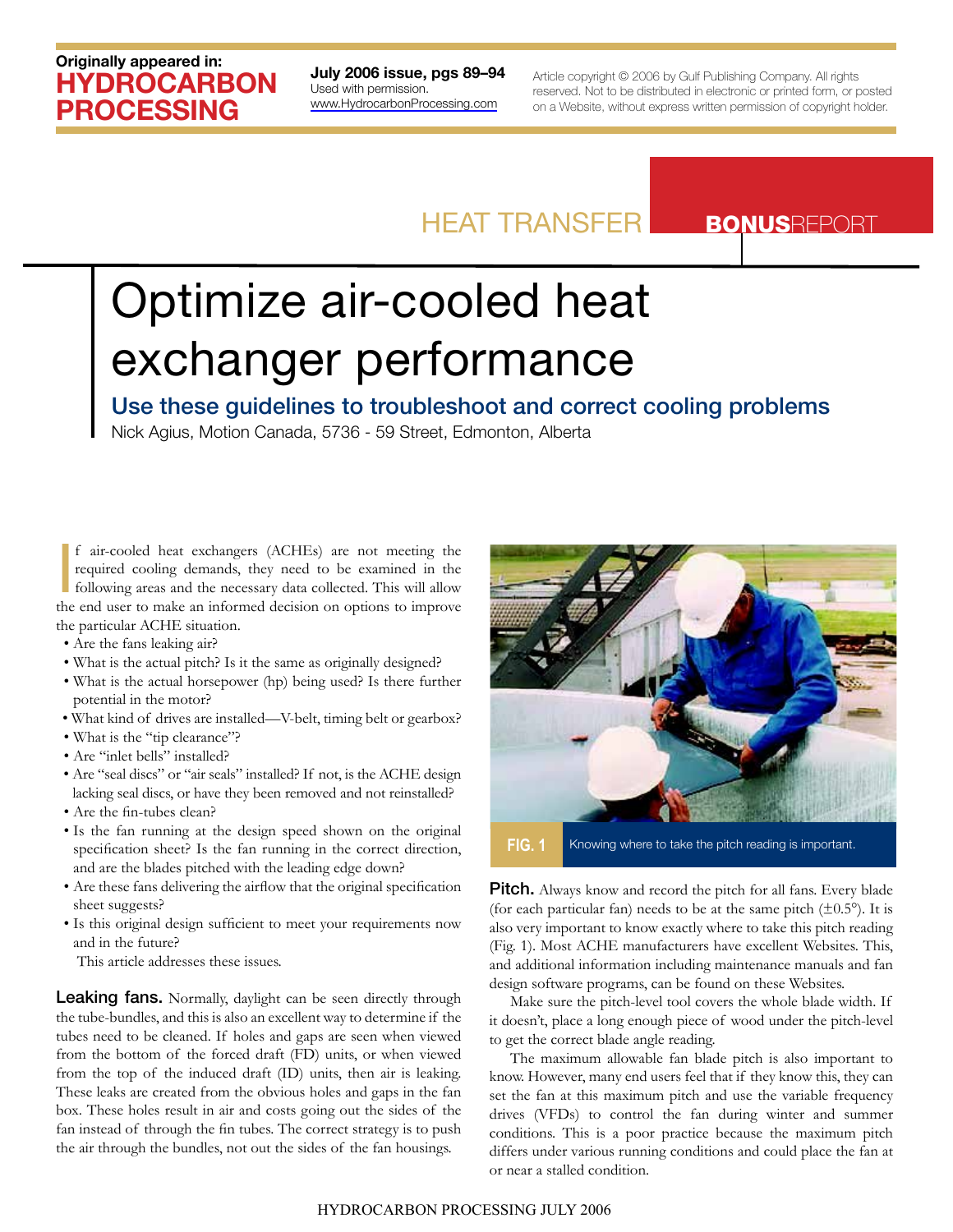## HEAT TRANSFER

## **BONUSREPOR**



The best way to understand this issue is by using the information on the original specification sheet supplied by the cooler manufacturer at the time of the original purchase.

If there is any available unused hp at the current speed, slowly ramp up the airflow and static pressure using the fan program from the original manufacturer to make use of this available hp. It will be evident that the pitch angle will increase if the speed is kept the same. This exercise will reveal the correct pitch angle to run the blades. Pitching the blades higher to increase airflow will eventually stall the fan. Some fan programs' software indicate when the fan is in stall. If the program doesn't, then knowledge of how to read a fan curve is required.

The next step is to speed up the fan to eliminate this stalled condition. Understanding the relationship between static pressure and airflow is necessary to be able to input any air-flow increases in the fan program. (See formulas and rules under **Other ACHE bestperformance practices.**) This is also available on a spreadsheet from the author.

Speeding up the fan is not as easy if it is driven by a gearbox, but purchasing a new set of gears to change the ratio of the box is easy.

When increasing the speed on a belt drive, it is easiest to increase the motor pulley size. This often has a hidden benefit because, in many cases, the driver pulley is already well worn and in need of replacement. It's generally easier to change compared to the larger driven pulley and costs less. The larger diameter on this driver pulley not only increases the fan speed, but also lowers the bearing load on the motor and increases the overall belt drive hp rating.

Noise. Increasing fan speed has very few disadvantages other than increased noise levels. Higher tip speed and any increase in airflow generally mean more noise. Be aware of local noise codes when making ACHE upgrades. Special low-noise blades are available. Contact the author for more information on this subject.

Don't set fan pitch based on motor amperage**.** One major problem often encountered is when the fan pitch is set by using the motor amp reading. This method rarely results in the fan



running in its "sweet spot." The fan will draw more amperage when it is in stall or approaching stall. Therefore, using amperage as the only reference is not going to give the desired result. This could end up with less airflow and higher power costs. If, however, the fan speed is high enough and the pitch is flat enough, the fan is running very efficiently. If this is the case, amp readings can be used to finetune and get the fan running at its optimum pitch and efficiency.

Is the hp being used efficiently? It is very important to know if the hp is being used efficiently to maximize ACHE systems. Take the amperage and voltage readings on all three phases, average them and insert the values into the following equation. Motor efficiency and power factor are also required. This will give a more accurate reading on the hp being used by the motor than simply reading amps.

$$
hp = \frac{voltage \times actual \, amp \, reading \times motor \, efficiency}{746}
$$

Upgrading to new high-efficiency motors is recommended. These new motors are almost 10% higher in efficiency compared to motors from 20 years ago. This 10% adds up to increased cooling for the same power costs.

In addition to higher efficiency, consider the next size hp motor. Check to see if the motor leads and related equipment can handle the newer, larger motor. Higher hp means more airflow and more cooling. If the capital commitment is made to upgrade to a high-efficiency motor, upgrade to the next size motor if it means no other modifications.

The motor must be running in the correct direction for the fan blade. All ACHEs turn counter-clockwise when viewed from under the fan.

**Drives.** Drives are a major area of opportunity for big improvements on ACHEs (Fig. 2). If using V-belt drives, consider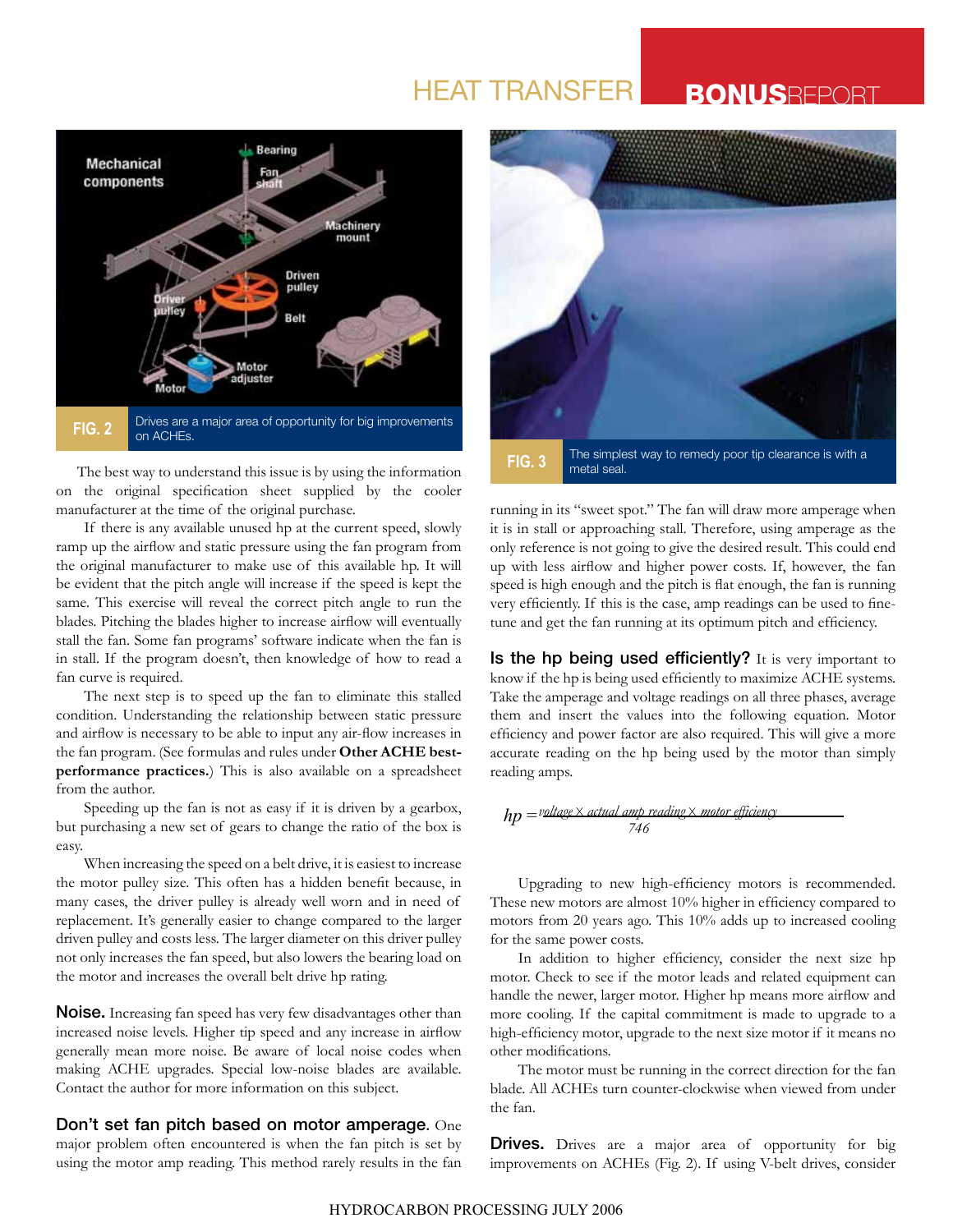## **BONUSREPORT HEAT TRANSFER**



converting to one of the many timing belt options. The ACHE market has long recognized the advantages of belt drives that don't slip. Narrower belts help reduce motor bearing loads and overall drive costs.

The belt drives must be designed correctly. When a belt drive is designed with a motor pulley that is too small, it will create a problem for the motor bearings.

All timing belts are considered 98% efficient. Once they are installed, aligned and tensioned correctly, the belt drive may never have to be touched again. Experience dictates that these belts stretch slightly at first. After running for a few hours, and retensioned, they will not require any further attention for the life of the belt.

A V-belt is considered 97% efficient only if it is running on new pulleys and tensioned and aligned correctly, but this rarely happens on ACHEs. The driver is so small, and the driven is so large, that this belt slips most of the time. Slipping V-belts on an ACHE reduce efficiency and waste money. V-belts tend to slip more in the hot summer when cooling requirements are at their highest level. V-belts stretch by design, so they need to be retensioned several times during their life span. The problem with many ACHEs is that they often do not get the necessary attention required to maintain the V-belt drives correctly.

Tension information for all drive belts is on the drive sheets provided by your belt supplier. Make sure the maintenance staff have tension tester tools and the correct tension information for each drive. Writing the tension (in pounds) and the deflection force (in inches) on the side of the framework near the fan ensures that the information is readily available to the maintenance staff and decreases the opportunity for improper tension, which is the leading cause of all timing belt failures.

Tip clearance. Tip clearance is a major issue and is relatively easy to fix. The blade tip has the highest surface speed of the entire blade. Therefore, having a good tight tip clearance will pay back with increased airflow. Fans create an area of low pressure on the suction side of the fan. If there is any amount of tip clearance, the low-pressure area creates an opportunity for the air that is under high pressure on the opposite side of the fan to flow back to the low-pressure side, thereby causing air recirculation.

The more tip clearance, the higher the air flow will be from the high-pressure side back to the low-pressure side. The objective is to move that air once through the fin tubes, not to have it constantly recirculating at the blade tip. The industry suggests that good tip clearance can improve fan performance by 2% to 3% (depending



on existing clearances). Here is a guide as to what is considered acceptable for tip clearance for different fan sizes:

 3-ft fan through and including 9-ft fan ¼ in. to ½ in. 10-ft fan through and including 11-ft fan  $\frac{1}{4}$  in. to  $\frac{5}{8}$  in. 12-ft fan through and including 16-ft fan ¼ inf. to ¾ in. 18 ft and up (reooling towers)  $\frac{1}{4}$  in. to 1 in.

The simplest way to remedy poor tip clearance is with a metal (honeycomb aluminum) seal that attaches to the inside of the existing fan ring with metal screws (Fig. 3). An installer can easily adjust the tip seal to the requirements using a tool that attaches to the fan blade.

**Inlet bells.** An inlet bell can be part of the fan ring or added later. It is a simple curved section of fiberglass that is screwed to the inlet of the fan ring (Fig. 4). It is easy to cut by hand and to attach in most cases. This curved fiberglass housing allows air to smoothly enter the fan and has been measured to increase fan efficiency by 2% to 3%. In some cases, it can be somewhat difficult to retrofit the expanded metal guard after installing the inlet bell, but it is worth the effort to install these inlet bells to achieve the extra efficiency.

Seal discs or air seals. These are the large plastic or metal covers normally attached to the fan hub, providing a barrier for air that tries to recirculate back down, close to the center of the fan. The center of the fan is in an area of low blade surface speed and, therefore, is a low-pressure zone. The pressurized air that has just passed through the fan naturally tries to flow to this low-pressure area. If the seal disc is not installed, the fan can be losing efficiency by allowing this air to be recirculated. This seal disc should be about 25% of the fan's diameter. If there is no seal, or if the seal disc is broken, this can affect the fan efficiency by 2% to 3%.

Cleaning. In many cases, it is easy to determine if the tube bundles are dirty simply by looking up through the fin bundle with louvers open toward a light source. If daylight cannot be seen when looking up at 11 o'clock or 1 o'clock positions, the bundles need to be cleaned. Many different types of cleaning methods are available. It is best to find a contractor in your area that can offer different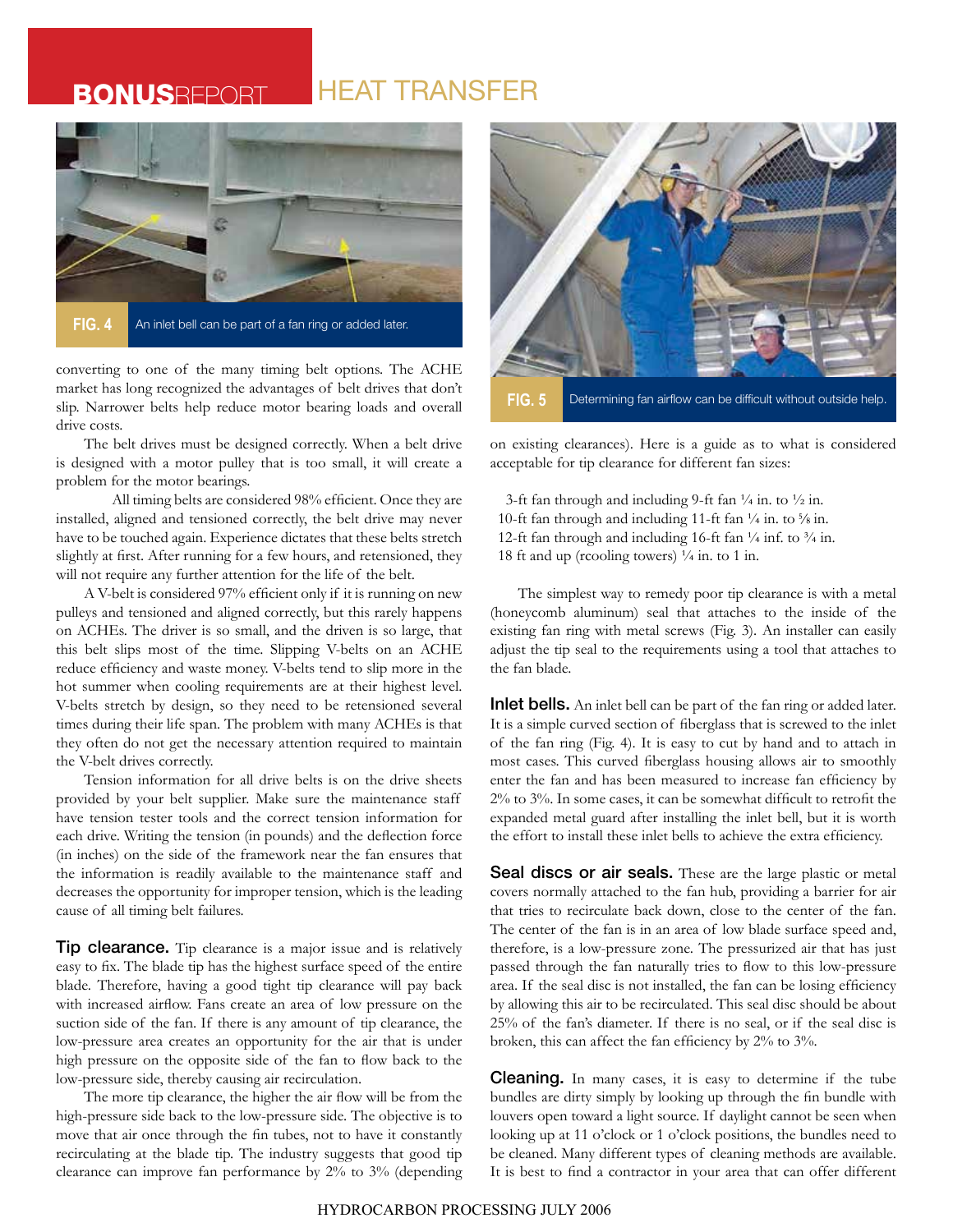## **HEAT TRANSFER BONUSREPORT**



**FIG. 6** Water spray loosens the L-wrap type of fin.

cleaning options. Some fan manufacturers have cleaning information on their Websites. A general practice is to get the bundles cleaned once a year.

Fan speed. A physical survey of the fan drives helps determine the exact speed. Compare this to the original specification sheet to see if it has sped up or slowed down over the years. Increasing speed is generally advantageous, provided that the maximum recommended tip speed of the fan blade is not exceeded and that increased noise is not a concern. On the other hand, slowing the fan speed can result in a stalled condition. When using V-belts, an actual shaft-speed should be recorded. As stated earlier, the V-belts slip so the accurate shaft speed cannot be determined by pulley size alone.

#### Are the fans delivering the designed airflow, and is

this enough? This is difficult to determine without outside help. Some end users have the tools and training to be able to perform airflow tests on ACHEs, but, in most cases, it might be better to hire an experienced local contractor that knows how to measure airflow and can offer overall ACHEs solutions (Fig. 5).

If it is determined that the ACHE is delivering its best possible airflow based on all the discussions so far in this article, but the process still requires more cooling, have the process engineers review the application. The cooling demands might be more than the existing ACHEs can handle with the current blade design.

Before making a decision to purchase any new exchangers, remember that the blade type can also greatly increase cooling. Experience has shown that most aluminum fan blades are unable to achieve the airflow that was on the original specification sheet due to their inefficient blade design. Technical papers, airflow tests and other information that deal specifically with the issue of fan blades are available from the author.

Blade design can greatly affect the airflow of any fan, and highefficiency blades are available to fit any ACHE unit. Lowefficiency, straight-cord aluminum fan blades can have efficiencies as low as 35% to 55%. Modern fans are more aerodynamic, with efficiencies as high as 75% to 85%.

The more air that is pushed through the fin tubes, the better. This increased airflow will have a positive effect on cooling.

*Note: This is not the case on a wet "cooling tower," where more air can pull the water curtain too far into the tower and create other problems.*

Other ACHE best-performance practices. Some plant operators will spray water on the fin tubes for additional cooling. This practice gives little cooling benefit and adds costly long-term effects.

The effect of this water spray loosens the L-wrap-type of fin that is most common on fin tubes. This L-wrap is only in contact with the tube due to the tight wrap during manufacturing.

When rapidly cooled, due to water spray, the L-wrap contracts. When normal temperature returns, the wrap expands and is now loose on the tube (Fig. 6).

This L-wrap expansion allows the water to get in between the tube and the wrap, minimizing the effect by insulating the wrap from the heat of the tube. It also allows for buildup of calcium carbonate and other deposits, which also act as insulators. This makeshift water spray, often referred to in slang terminology as "California coolers," is not a good idea. The short-term gain is more than offset by the long-term consequences. Note that a 10% increase in airflow relates to an improved thermal duty increase for ACHEs as follows:

| ACHE<br>service | Condensing | Liquid<br>cooling | Vapor<br>cooling | <b>Viscous</b><br>cooling |
|-----------------|------------|-------------------|------------------|---------------------------|
| Min. duty       | $5\%$      | $3\%$             | $2\%$            | $\frac{1}{2}\%$           |
| Max. duty       | $7\%$      | $6\%$             | $5\%$            | $1\%$                     |

**Formulas and rules.**  $cfm$  (airflow) =  $fan$   $rpmm$ , (Airflow varies in direct proportion to rpm.)

 $SP$  (static pressure) = *fan rpm* 2, (Pressure capacity varies with the square of a change in rpms.), or a 10% increase in fan speed equals a 21% increase in *SP:* 1.1 X 1.1 = 1.21 or the square root of  $1.21 = 1.1$ .

*HP* = *fan rpm* 3, (Power required varies with the cube of the change in rpm). So a 10% increase in fan speed means 1.1 X 1.1 X  $1.1 = 1.33$  or a 33% increase in hp.

10% more flow = 21% more  $SP = 33\%$  more hp. This is conservative; the actual numbers are normally: 10%/18%/29% increase in hp.

Will a fan, in stall, produce higher *SP?* High system resistance at too low of a fan speed will produce fan stall. However, when the fan is in stall, or more correctly, as it moves more into stall, the *SP*  will increase but the airflow will decrease. This will typically produce increased vibration (flutter) and increased noise. From above, it sounds like the fan is in stall.

Winter and summer pitch. Winter and summer pitch is more of an issue in the colder northern regions, and with VFDs, this issue can be controlled very easily. The air is heavier in the winter, so if the pitch is set for summer conditions, the motor will overload. With VFDs, the speed can be turned down to control this condition. It is very common for plants to have a winter and summer pitch.

With the necessary information and knowledge to be able to read the fan curves or use a fan program, the end user can design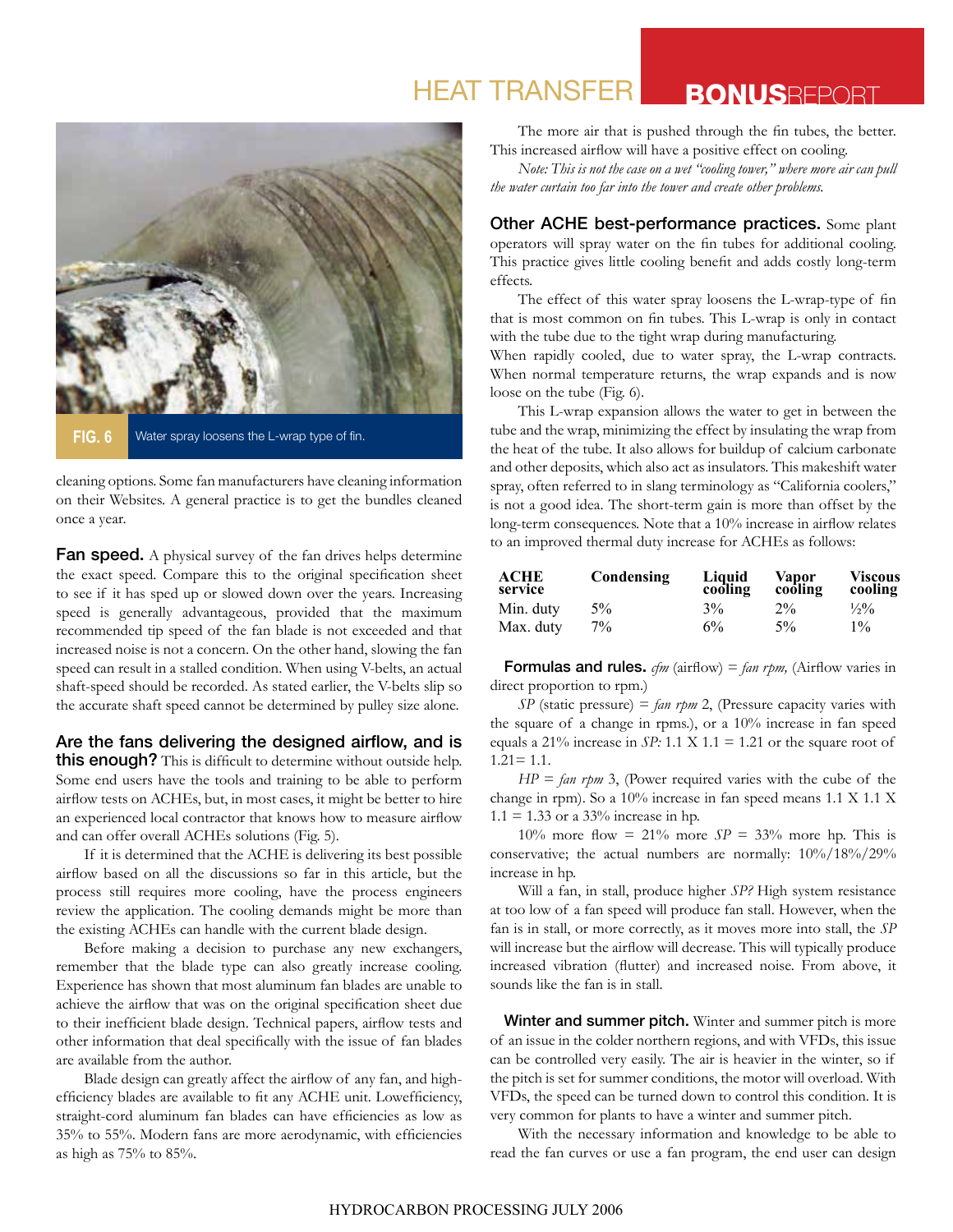## **BONUSREPORT HEAT TRANSFER**



**FIG. 7** An anti-rotation device can prevent windmilling.

summer and winter speeds. This way the pitch can remain the same all year.

Following are the benefits of leaving the pitch the same throughout the year:

It is faster and easier to change a motor pulley than change the pitch of all the blades. Changing just the motor pulley is not considered a confined-space issue, so less manpower is needed with quicker results.

The small pulleys wear fast and should be replaced occasionally regardless. These are very inexpensive parts. The money saved on the quicker turnaround, with fewer people (no man-watch required), will more than pay for new pulleys every year.

If the driver pulley is kept in good condition, replacing it every six months results in better belt life and less downtime on the fans.

**Vibration.** If experiencing vibration, a few things can be examined before the experts are called in. Three main types of frequencies to be concerned about related to an ACHE are:

• Motor frequency. If the vibration frequency is at motor speed, investigation needs to focus on the motor, belt or gear drive. Is the belt tensioned correctly? Are the bearings okay? Is the drive aligned?

• Fan frequency. If the vibration frequency is at shaft speed, this kind of vibration is associated with the fan only. Look for blade tracking issues, blade sweep issues (which is the distance between each blade) or an unbalanced fan blade. Are all the blade pitches for a particular fan within ½° total?

• Blade-pass frequency. If the frequency is fan speed times the number of blades, look for loose parts in the structure. Are any welds broken? Is this structure flimsy? Are the bearing and motor bolts all tight? Keep in mind that if everything is fine, your bladepass frequency should always be dominant.

Windmilling ACHE**.** If the system is built so that more than one fan shares the same housing, the fans can windmill backward when one or more fans are turned off. This can be very destructive to the drive system once this fan gets a signal to go forward. Again, VFDs can control this.

Another way of solving this problem is with an "anti-rotation device" (Fig. 7). It was developed and patented in the mid-90s to solve this problem. It's a simple, mechanical device that bolts onto the large fan pulley with no additional modifications required. Further information is available from the author. HP

#### **BIBLIOGRAPHY**

Giammaruti, Robert, "Performance Improvements to Existing Air-Cooled Heat Exchangers,"CTI institute paper TP04-13, February 2004.

Hudson Products Corp., "The Basics of Air Cooled Heat Exchangers," September 2000.

Monroe, R. C., "Minimizing Fan Energy Cost," *Chemical Engineering,*  May 1985.

Taylor, Charles, "Maintenance of ACHE," May 2005.



**Nick Agius** has three decades' experience with bearings, seals, cooler fans, material handling and power transmission products, and is well known within the petrochemical industry worldwide as a solution provider.

He presently holds two patents for an anti-rotation device that he invented and developed to solve windmilling fans on air-cooled heat exchangers. Mr. Agius wrote a technical paper on fans and blowers that has been published by two international magazines. He is also the only person to have developed a very unique and detailed crossover catalog for angular contact ball bearings that has been utilized and appreciated by pump end users globally. Mr. Agius can be reached at e-mail: **nick.agius@MotionCanada.com.**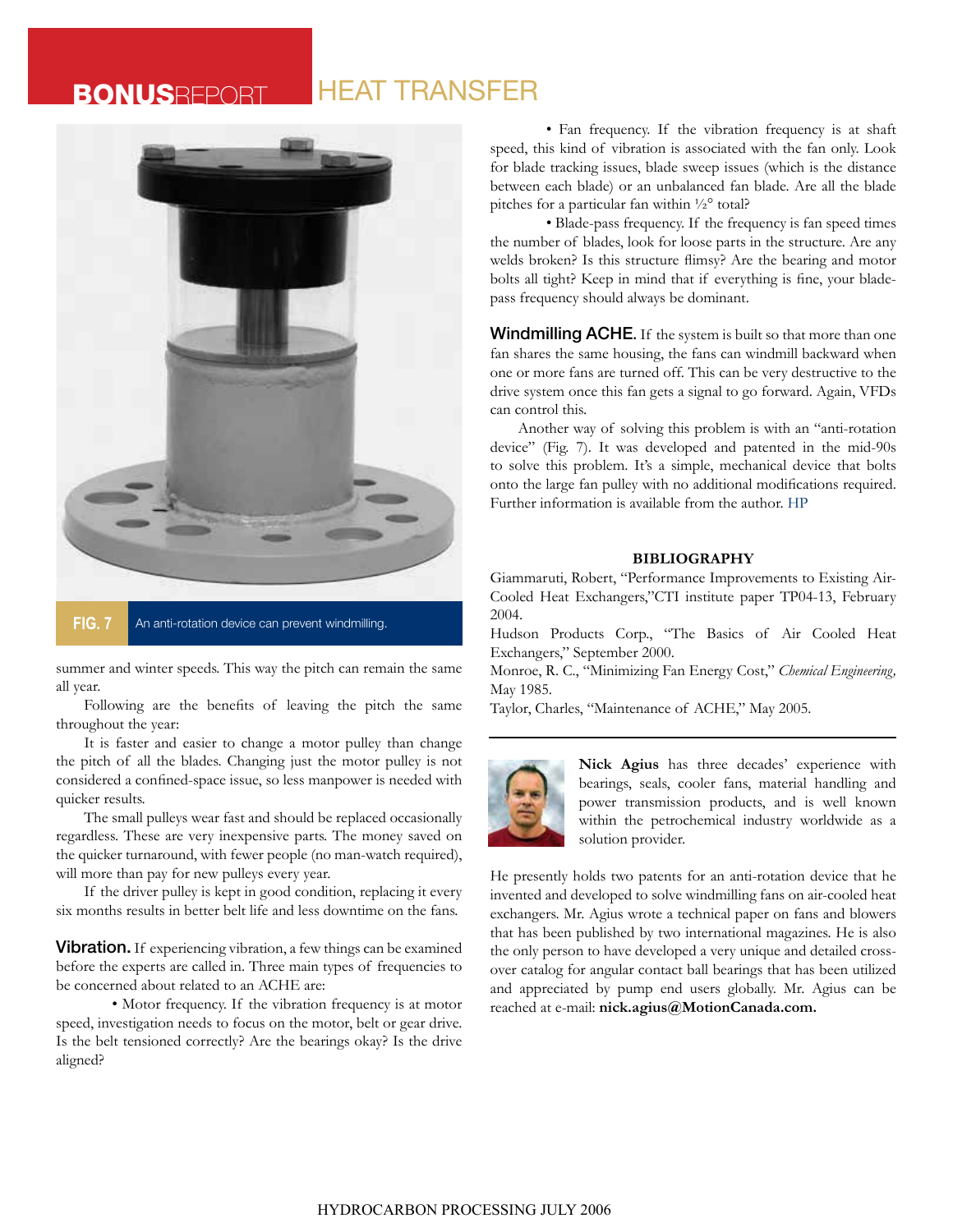## Are your ACHE inefficiencies causing you to cut rates?



"High Efficiency" is no more a buzzword than "Operating Expense." Save on costs with high efficiency fans (Fig. 8) and fin fan bearings by Hudson (Fig. 9), motors and VFDs from TECO-Westinghouse coupled with high-quality Gates poly chain drives and belts.

The new Motion DG-II anti-rotation device (Fig. 10) accommodates all standard bushing configurations as well as being able to mount on the end of an extended shaft. This DG-II stops fans from wind-milling backwards, causing safety issues or damage to belts and equipment.









**FIG. 9** Hudson fin fan bearings